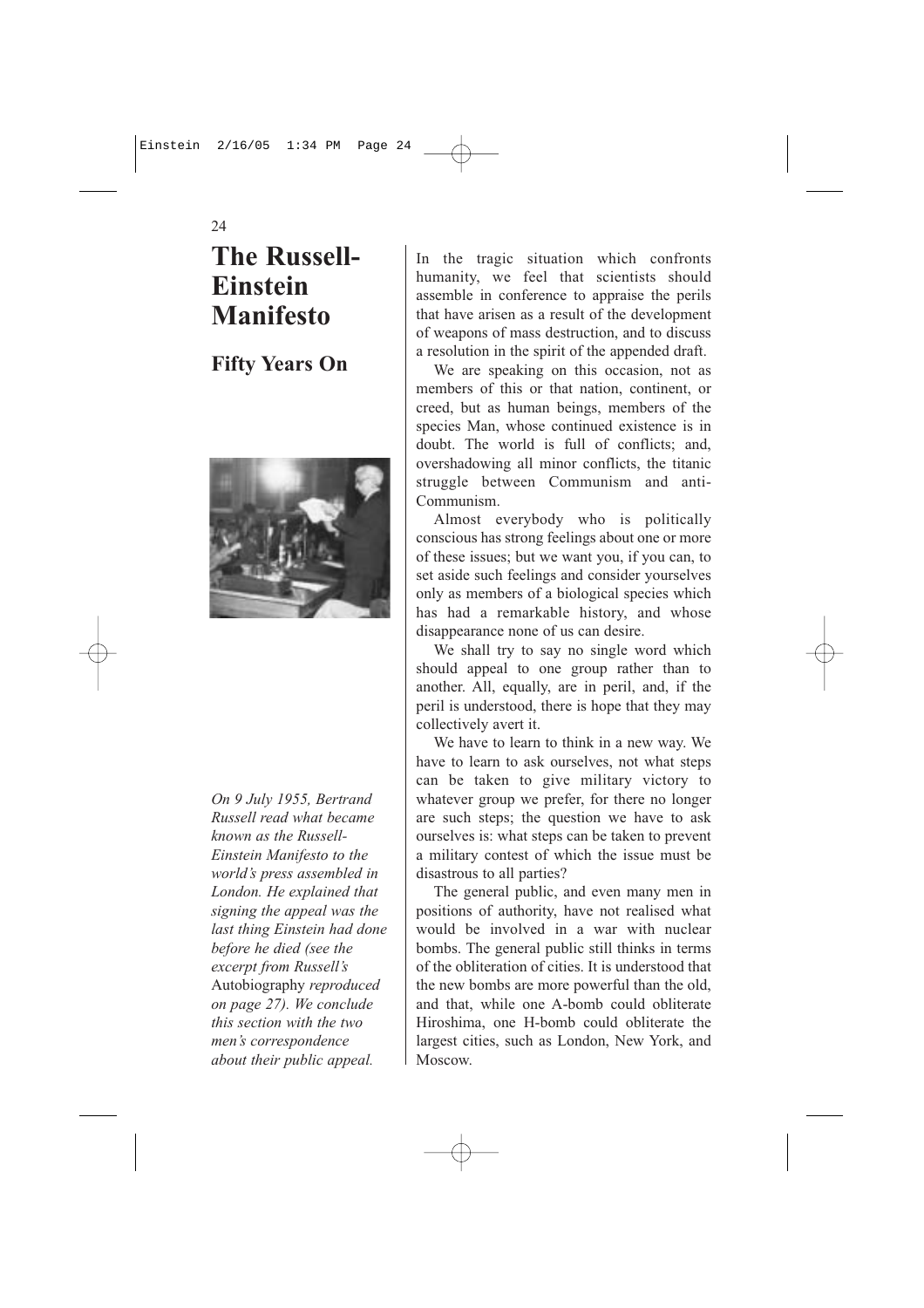#### *The Russell-Einstein Manifesto*

No doubt in an H-bomb war great cities would be obliterated. But this is one of the minor disasters that would have to be faced. If everybody in London, New York, and Moscow were exterminated, the world might, in the course of a few centuries, recover from the blow. But we now know, especially since the Bikini test, that nuclear bombs can gradually spread destruction over a very much wider area than had been supposed.

It is stated on very good authority that a bomb can now be manufactured which will be 2,500 times as powerful as that which destroyed Hiroshima. Such a bomb, if exploded near the ground or under water, sends radioactive particles into the upper air. They sink gradually and reach the surface of the earth in the form of a deadly dust or rain. It was this dust which infected the Japanese fishermen and their catch of fish. No one knows how widely such lethal radioactive particles might be diffused, but the best authorities are unanimous in saying that a war with H-bombs might possibly put an end to the human race. It is feared that if many H-bombs are used there will be universal death, sudden only for a minority, but for the majority a slow torture of disease and disintegration.

Many warnings have been uttered by eminent men of science and by authorities in military strategy. None of them will say that the worst results are certain. What they do say is that these results are possible, and no one can be sure that they will not be realised. We have not yet found that the views of experts on this question depend in any degree upon their politics or prejudices. They depend only, so far as our researches have revealed, upon the extent of the particular expert's knowledge. We have found that the men who know most are the most gloomy.

Here, then, is the problem which we present to you, stark and dreadful and inescapable: Shall we put an end to the human race; or shall mankind renounce war?1 People will not face this alternative because it is so difficult to abolish war.

The abolition of war will demand distasteful limitations of national sovereignty.<sup>2</sup> But what perhaps impedes understanding of the situation more than anything else is that the term 'mankind' feels vague and abstract. People scarcely realise in imagination that the danger is to themselves and their children and their grandchildren, and not only to a dimly apprehended humanity. They can scarcely bring themselves to grasp that they, individually, and those whom they love are in imminent danger of perishing agonisingly. And so they hope that perhaps war may be allowed to continue provided modern weapons are prohibited.

This hope is illusory. Whatever agreements not to use H-bombs had been reached in time of peace, they would no longer be considered binding in time of war, and both sides would set to work to manufacture H-bombs as soon as war broke out, for, if one side manufactured the bombs and the other did not, the side that manufactured them would inevitably be victorious.

Although an agreement to renounce nuclear weapons as part of a general reduction of armaments<sup>3</sup> would not afford an ultimate solution, it would serve certain important purposes. First: any agreement between East and West is to the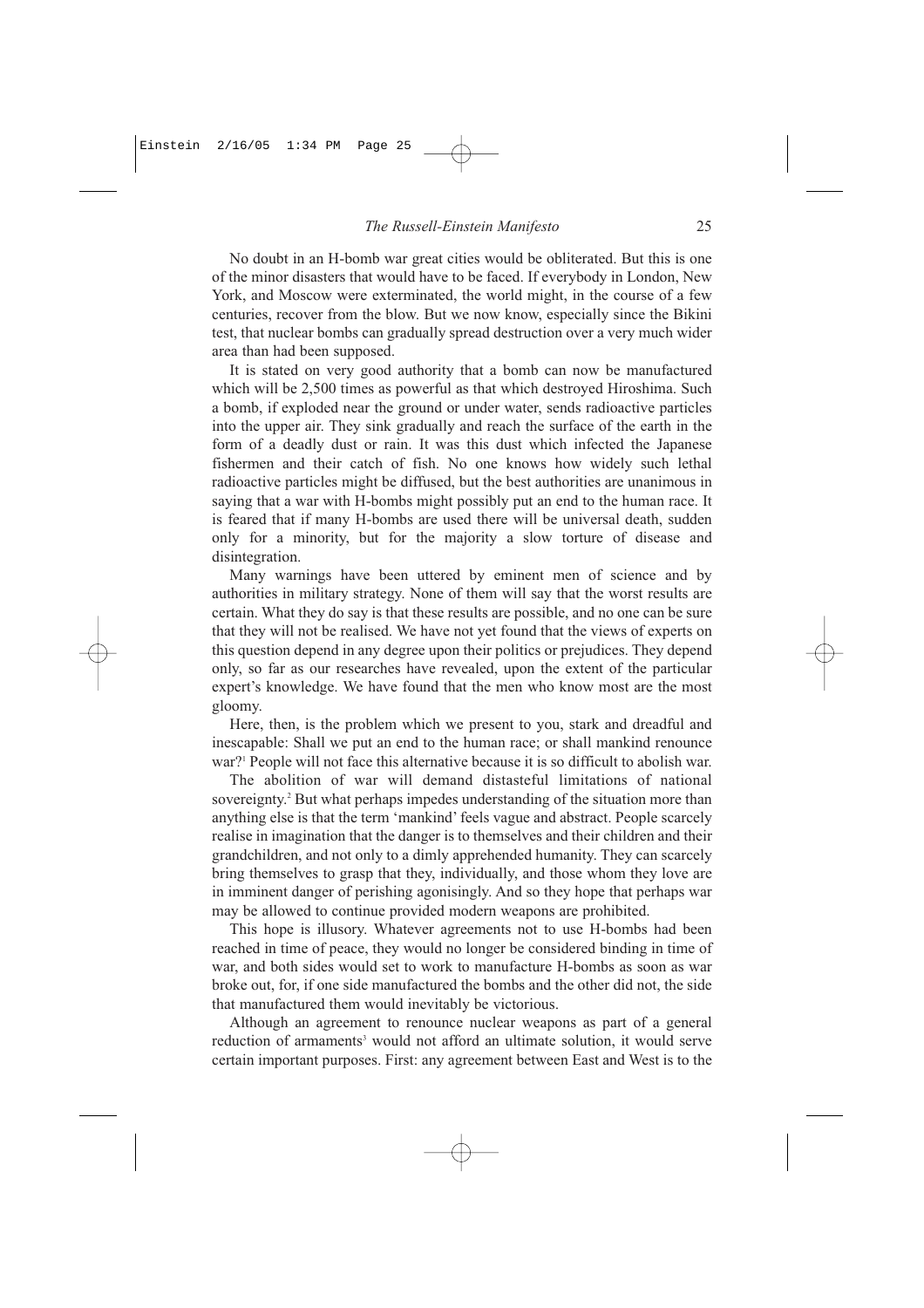#### *Albert Einstein, Bertrand Russell, Manifesto 50*

good in so far as it tends to diminish tension. Second: the abolition of thermonuclear weapons, if each side believed that the other had carried it out sincerely, would lessen the fear of a sudden attack in the style of Pearl Harbor, which at present keeps both sides in a state of nervous apprehension. We should, therefore, welcome such an agreement though only as a first step.

Most of us are not neutral in feeling, but, as human beings, we have to remember that, if the issues between East and West are to be decided in any manner that can give any possible satisfaction to anybody, whether Communist or anti-Communist, whether Asian or European or American, whether White or Black, then these issues must not be decided by war. We should wish this to be understood, both in the East and in the West.

There lies before us, if we choose, continual progress in happiness, knowledge, and wisdom. Shall we, instead, choose death, because we cannot forget our quarrels? We appeal as human beings to human beings: Remember your humanity, and forget the rest. If you can do so, the way lies open to a new Paradise; if you cannot, there lies before you the risk of universal death.

#### **Resolution**

We invite this Congress, and through it the scientists of the world and the general public, to subscribe to the following resolution:

'In view of the fact that in any future world war nuclear weapons will certainly be employed, and that such weapons threaten the continued existence of mankind, we urge the governments of the world to realise, and to acknowledge publicly, that their purpose cannot be furthered by a world war, and we urge them, consequently, to find peaceful means for the settlement of all matters of dispute between them.'

- Professor Max Born (Professor of Theoretical Physics in Berlin, Frankfurt, and Göttingen, and of Natural Philosophy, Edinburgh; Nobel Prize in Physics)
- Professor Percy W. Bridgman (Professor of Physics, Harvard University; Nobel Prize in Physics)

Professor Albert Einstein

- Professor Leopold Infeld (Professor of Theoretical Physics, University of Warsaw)
- Professor J.F. Joliot-Curie (Professor of Physics at the Collège de France; Nobel Prize in Chemistry)
- Professor Herman J. Muller (Professor of Zoology, University of Indiana; Nobel Prize in Physiology and Medicine)

Professor Linus Pauling (Professor of Chemistry, California Institute of Technology; Nobel Prize in Chemistry)

Professor Cecil F. Powell (Professor of Physics, University of Bristol; Nobel Prize in Physics)

Professor Joseph Rotblat (Professor of Physics, University of London; Medical College of St. Bartholomew's Hospital)

26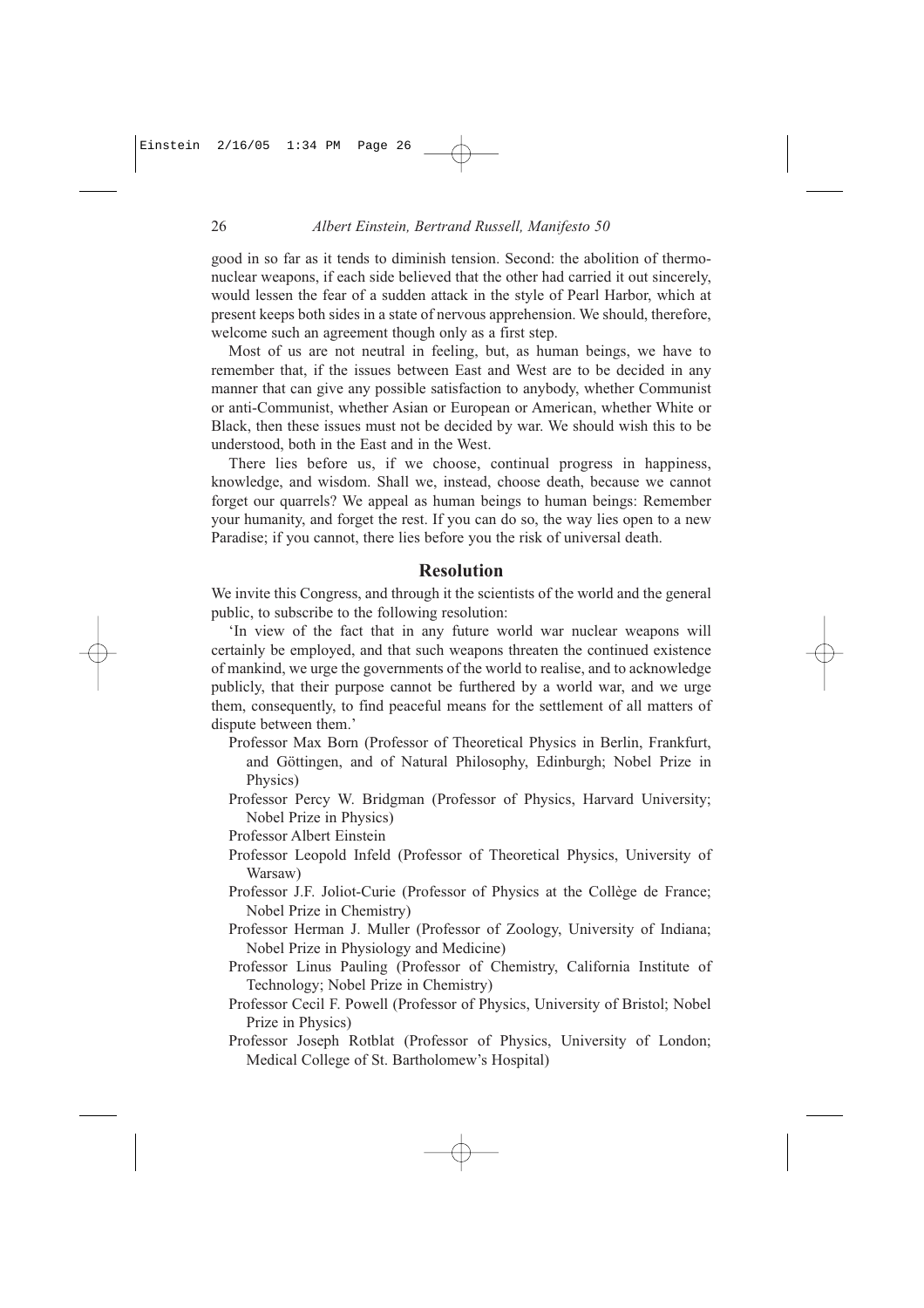#### Bertrand Russell

Professor Hideki Yukawa (Professor of Theoretical Physics, Kyoto University; Nobel Prize in Physics)

#### **Notes**

- 1. Professor Joliot-Curie wishes to add the words: 'as a means of settling differences between States'.
- 2. Professor Joliot-Curie wishes to add that these limitations are to be agreed by all and in the interests of all.
- 3. Professor Muller makes the reservation that this be taken to mean 'a concomitant balanced reduction of all armaments'.

# **\* \* \* Man's Peril**

*Russell tells the story of how the Manifesto came into being in this excerpt from his Autobiography. He begins by reflecting on the response to his BBC broadcast entitled 'Man's Peril', which went out during Christmas 1954. It elicited an enormous public response.*

'...as I assessed the response that my broadcast had achieved and considered what should be done next, I had realised that the point that I must concentrate upon was the need of co-operation among nations. It had occurred to me that it might be possible to formulate a statement that a number of very well-known and respected scientists of both capitalist and communist ideologies would be willing to sign calling for further joint action. Before taking any measures, however, I had written to Einstein to learn what he thought of such a plan. He had replied with enthusiasm, but had said that, because he was not well and could hardly keep up with present commitments, he himself could do nothing to help beyond sending me the names of various scientists who, he thought, would be sympathetic. He had begged me, nevertheless, to carry out my idea and to formulate the statement myself. This I had done, basing the statement upon my Christmas broadcast, 'Man's Peril'. I had drawn up a list of scientists of both East and West and had written to them, enclosing the statement, shortly before I went to Rome with the Parliamentarians. I had, of course, sent the statement to Einstein for his approval, but had not yet heard what he thought of it and whether he would be willing to sign it. As we flew from Rome to Paris, where the World Government Association were to hold further meetings, the pilot announced the news of Einstein's death. I felt shattered, not only for the obvious reasons, but because I saw my plan falling through without his support. But, on my arrival at my Paris hotel, I found a letter from him agreeing to sign. This was one of the last acts of his public life...

...June came and still all the replies to my letters to the scientists had not been

#### 27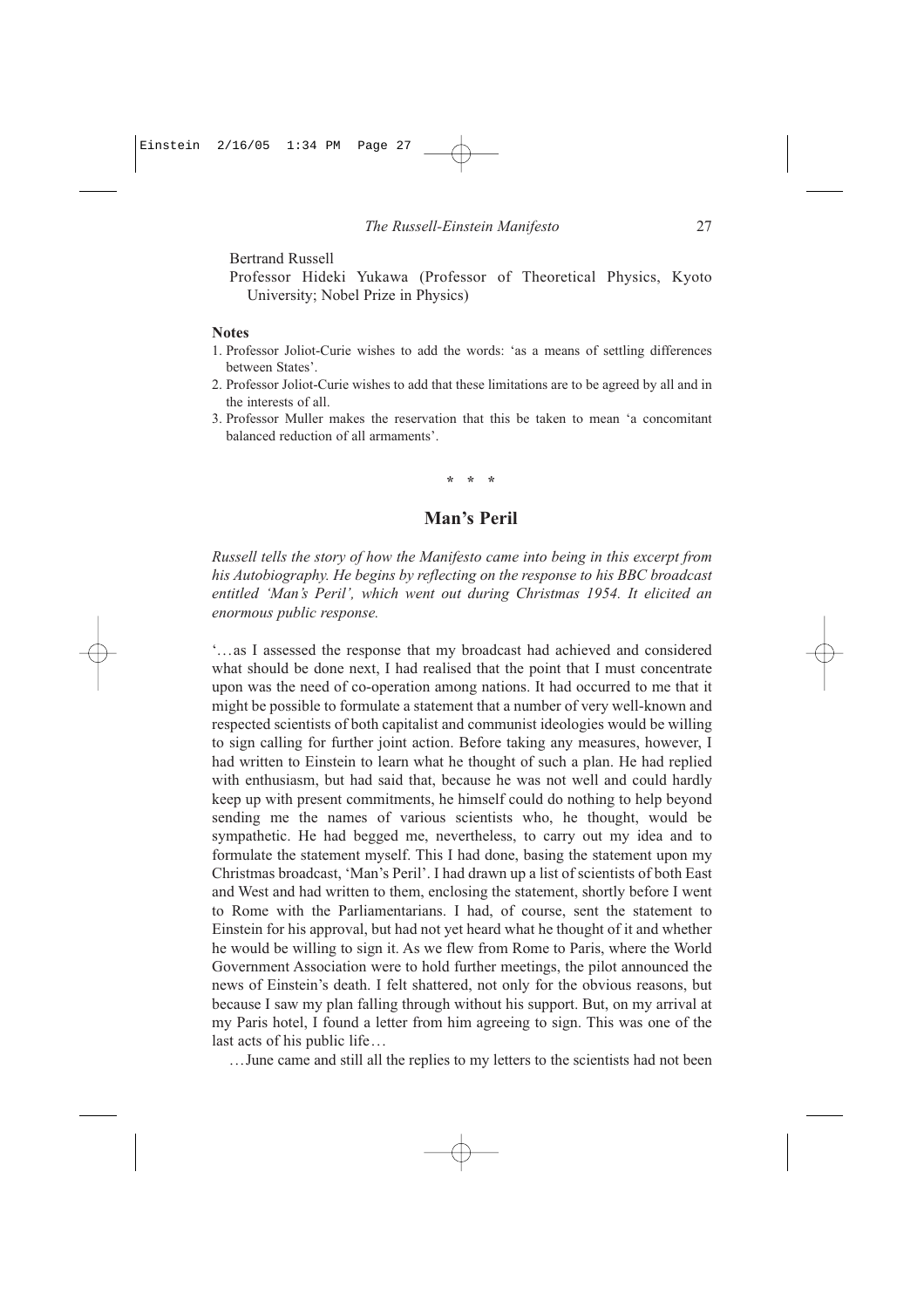28

#### *Albert Einstein, Bertrand Russell, Manifesto 50*

received. I felt that in any case some concrete plan must be made as to how the manifesto should be publicised. It seemed to me that it should be given a dramatic launching in order to call attention to it, to what it said and to the eminence of those who upheld it. After discarding many plans, I decided to get expert advice. I knew the editor of *The Observer* slightly and believed him to be liberal and sympathetic. He proved at that time to be both. He called in colleagues to discuss the matter. They agreed that something more was needed than merely publishing the fact that the manifesto had been written and signed by a number of eminent scientists of varying ideologies. They suggested that a press conference should be held at which I should read the document and answer questions about it. They did far more than this. They offered to arrange and finance the conference with the proviso that it not become, until later, public knowledge that they had done so. It was decided finally that the conference should take place on July  $9<sup>th</sup>$  (1955). A room was engaged in Caxton Hall a week before. Invitations were sent to the editors of all the journals and to the representatives of foreign journals as well as to the BBC and representatives of foreign radio and TV in London. This invitation was merely to a conference at which something important of worldwide interest was to be published. The response was heartening and the room had to be changed to the largest in the Hall...

...Another difficulty that had beset me was the finding of a chairman for the meeting who would not only add lustre to the occasion but would be equipped to help me in the technical questions that would surely be asked. For one reason or another everyone I approached refused the job. I confess that I suspected their refusal to have been a result of pusillanimity. Whoever took part in this manifesto or its launching ran the risk of disapproval that might, for a time at any rate, injure them or expose them to ridicule, which they would probably mind even more. Or perhaps their refusal was the result of their dislike of the intentional dramatic quality of the occasion. Finally, I learned that Professor Josef Rotblat was sympathetic. He was, and still is, an eminent physicist at the Medical College of St Bartholomew's Hospital and Executive Vice-President of the Atomic Scientists' Association. He bravely and without hesitation agreed to act as Chairman and did so when the time came with much skill. From the time of that fortunate meeting I have often worked closely with Professor Rotblat and I have come to admire him greatly. He can have few rivals in the courage and integrity and complete selfabnegation with which he has given up his own career (in which, however, he still remains eminent) to devote himself to combating the nuclear peril as well as other, allied evils. If ever these evils are eradicated and international affairs are straightened out, his name should stand very high indeed among the heroes.

Amongst others who encouraged me at this meeting were Alan Wood and Mary Wood who, with Kenneth Harris of *The Observer*, executed a variety of burdensome and vexatious drudgeries to make the occasion go off well. In the event it did go well. The hall was packed, not only with men, but with recording and television machines. I read the manifesto and the list of signatories and explained how and why it had come into being. I then, with Rotblat's help,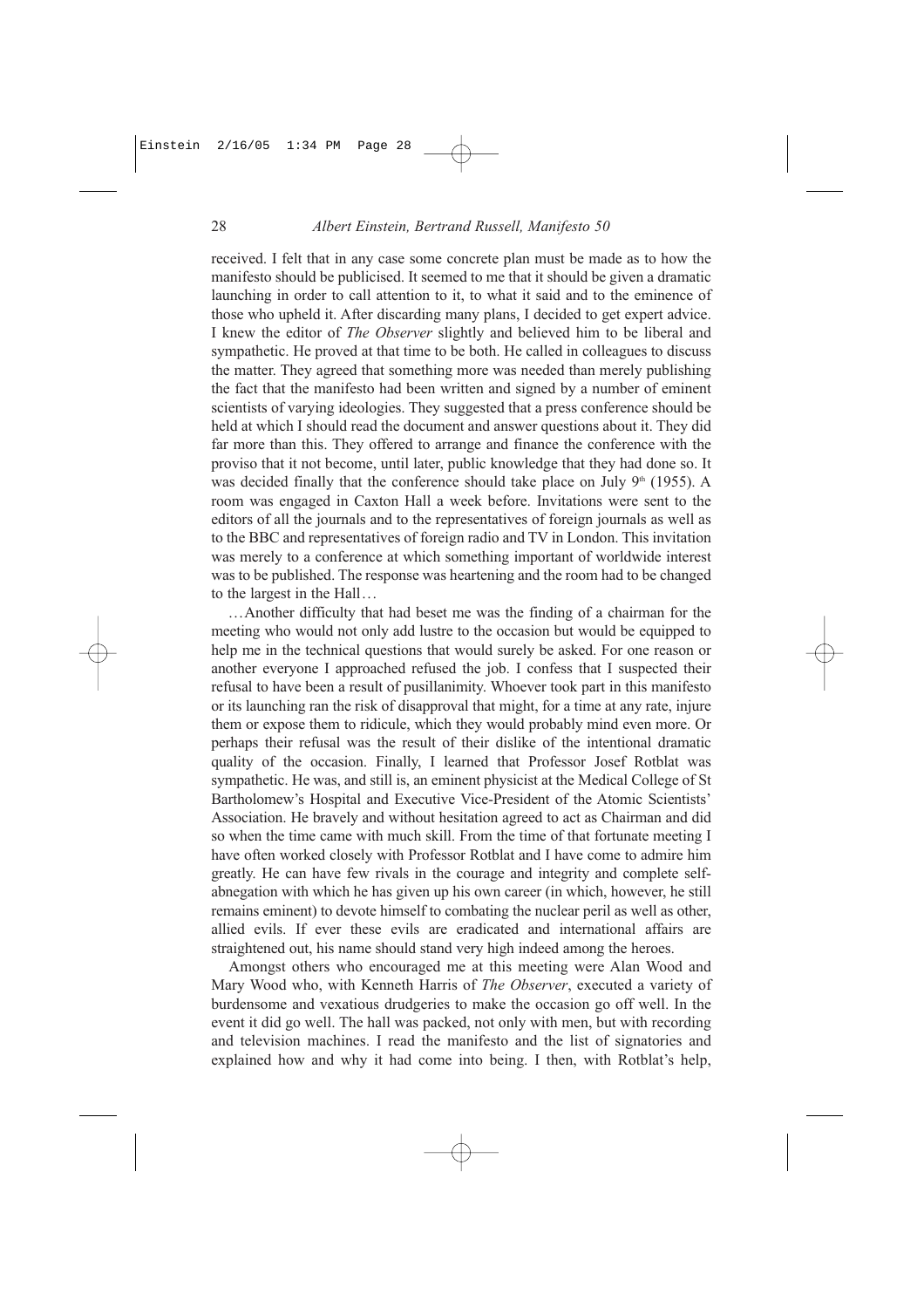replied to questions from the floor. The journalistic mind, naturally, was impressed by the dramatic way in which Einstein's signature had arrived. Henceforth, the manifesto was called the Einstein-Russell (*or vice versa*) manifesto. At the beginning of the meeting a good deal of scepticism and indifference and some out and out hostility was shown by the press. As the meeting continued, the journalists appeared to become more sympathetic and even approving, with the exception of one American journalist who felt affronted for his country by something I said in reply to a question. The meeting ended after two and a half hours with enthusiasm and high hope of the outcome of the call to scientists to hold a conference...

## **\* \* \***

#### **Correspondence**

*Einstein received Russell's first proposal about the appeal in a letter dated 11 February 1955.*

Dear Dr. Einstein,

Einstein 2/16/05 1:34 PM Page 29

In common with every other thinking person, I am profoundly disquieted by the armaments race in nuclear weapons. You have on various occasions given expression to feelings and opinions with which I am in close agreement. I think that eminent men of science ought to do something dramatic to bring home to the public and Governments the disasters that may occur. Do you think it would be possible to get, say, six men of the very highest scientific repute headed by yourself, to make a very solemn statement about the imperative necessity of avoiding war? These men should be so diverse in their politics that any statement signed by all of them would be obviously free from pro-Communist or anti-Communist bias. I have had a letter from Joliot-Curie which I found encouraging since the fact that he is a Communist and I am not did not prevent agreement on this matter. I expressed my own feelings in a broadcast of which I enclose a reprint. This has evoked a surprisingly favourable response in this country, but in other countries other voices are needed. I do not know personally any of the American atomic scientists, but I read their *Bulletin* monthly with interest and usually with agreement. I am sure that there are many of them who are anxious to find some way of preventing atomic disaster. Do you know of any way of securing effective action from any of these men?

There are certain points that seem to me important. First: it would be wholly futile to get an agreement prohibiting the H-bomb. Such an agreement would not be considered binding after war has broken out, and each side on the outbreak of war would set to work to manufacture as many bombs as possible. Second: it is important not to be sidetracked by the peaceful uses of atomic energy. These will become important when war ceases to be probable, but until then their importance is comparatively negligible. Three: in any attempt to avoid atomic war the strictest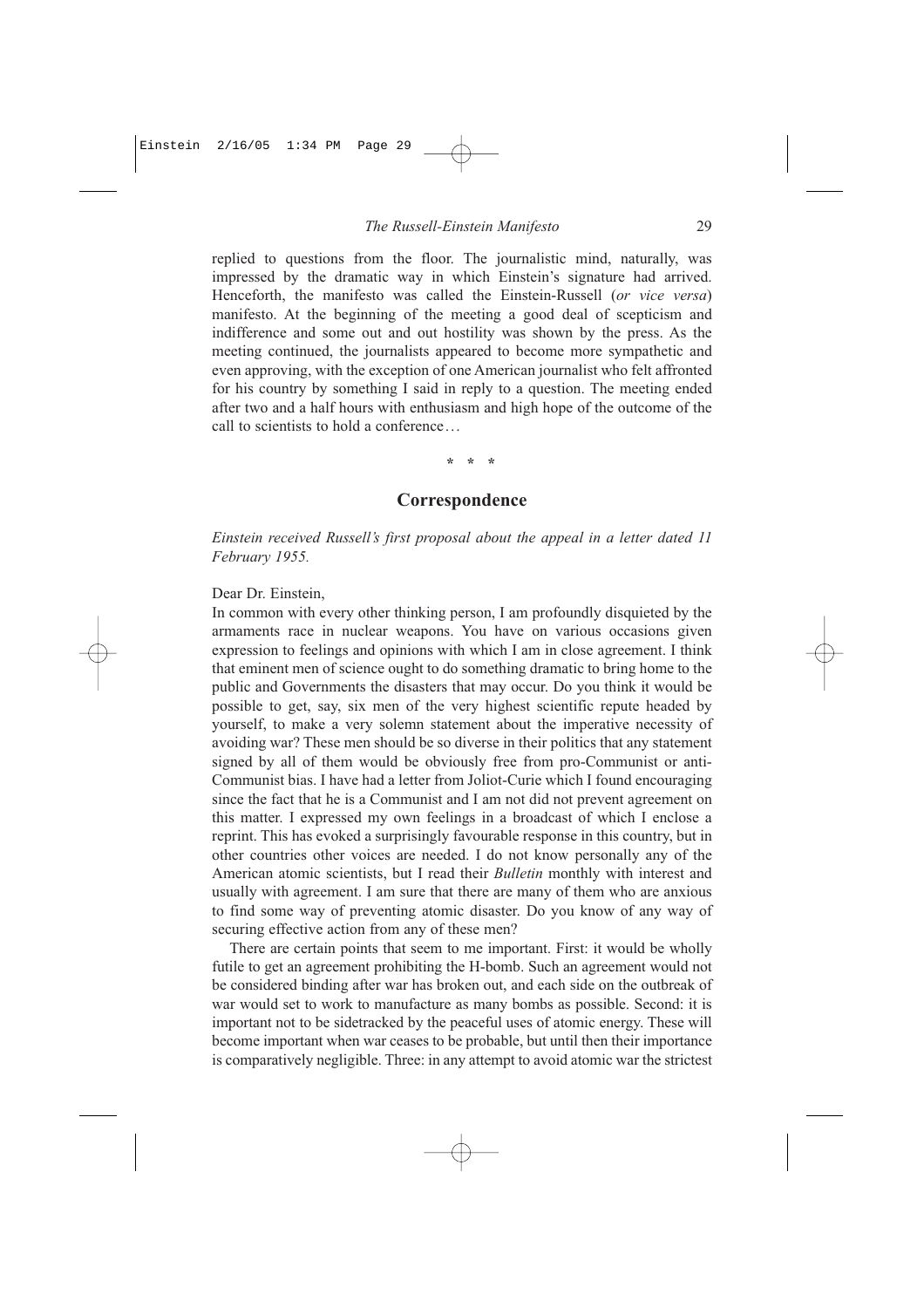30

#### *Albert Einstein, Bertrand Russell, Manifesto 50*

neutrality is to be observed. There must be no suggestion of seeking advantage for either side or of preferring either side. Everything must be said from the point of view of mankind, not of this or that group. For this reason, among others, it would be a good thing if some were known Communists and others known anti-Communists. Four: the thing to emphasise is that war may well mean the extinction of life on this planet. The Russian and American Governments do not think so. They should have no excuse for continued ignorance on the point. Five: although the H-bomb at the moment occupies the centre of attention, it does not exhaust the destructive possibilities of science, and it is probable that the dangers of bacteriological warfare may before long become just as great. This reinforces the general proposition that war and science can no longer coexist.

Joliot-Curie apparently pins his faith to a large international conference of men of science. I do not think this is the best way to tackle the question. Such a conference would take a long time to organise. There would be difficulties about visas. When it met there would be discussions and disagreements which would prevent any clear and dramatic impression upon the public. I am convinced that a very small number of very eminent men can do much more, at any rate in the first instance.

My own belief is that there should be an appeal to neutral powers. I should like to see one or more of the neutral powers appointing small commissions of their own nationals to draw up a report as to the probable effects of war on neutrals as well as belligerents. I should like to see such a commission composed of, say, six members: a nuclear physicist, a bacteriologist, a geneticist, an authority on air warfare, a man with experience of international relations derived from work in the United Nations, and a chairman who should not be a specialist but a man of wide culture. I should like their report to be published and presented to all Governments of the world who should be invited to express their opinion on it. I should hope that in this way the impossibility of modern war might come to be generally acknowledged. Neutral nations are more likely to consider such a scheme favourably if they know that there is important support for it in countries which are not neutral.

I should be very glad to know your opinion on these various matters.

With warmest good wishes, Yours very sincerely, Bertrand Russell

*Einstein replied within the week, on 16 February 1955.*

#### Dear Bertrand Russell,

I agree with every word in your letter of February 11. Something must be done in this matter, something that will make an impression on the general public as well as on political leaders. This might best be achieved by a public declaration, signed by a small number, say, twelve persons, whose scientific attainments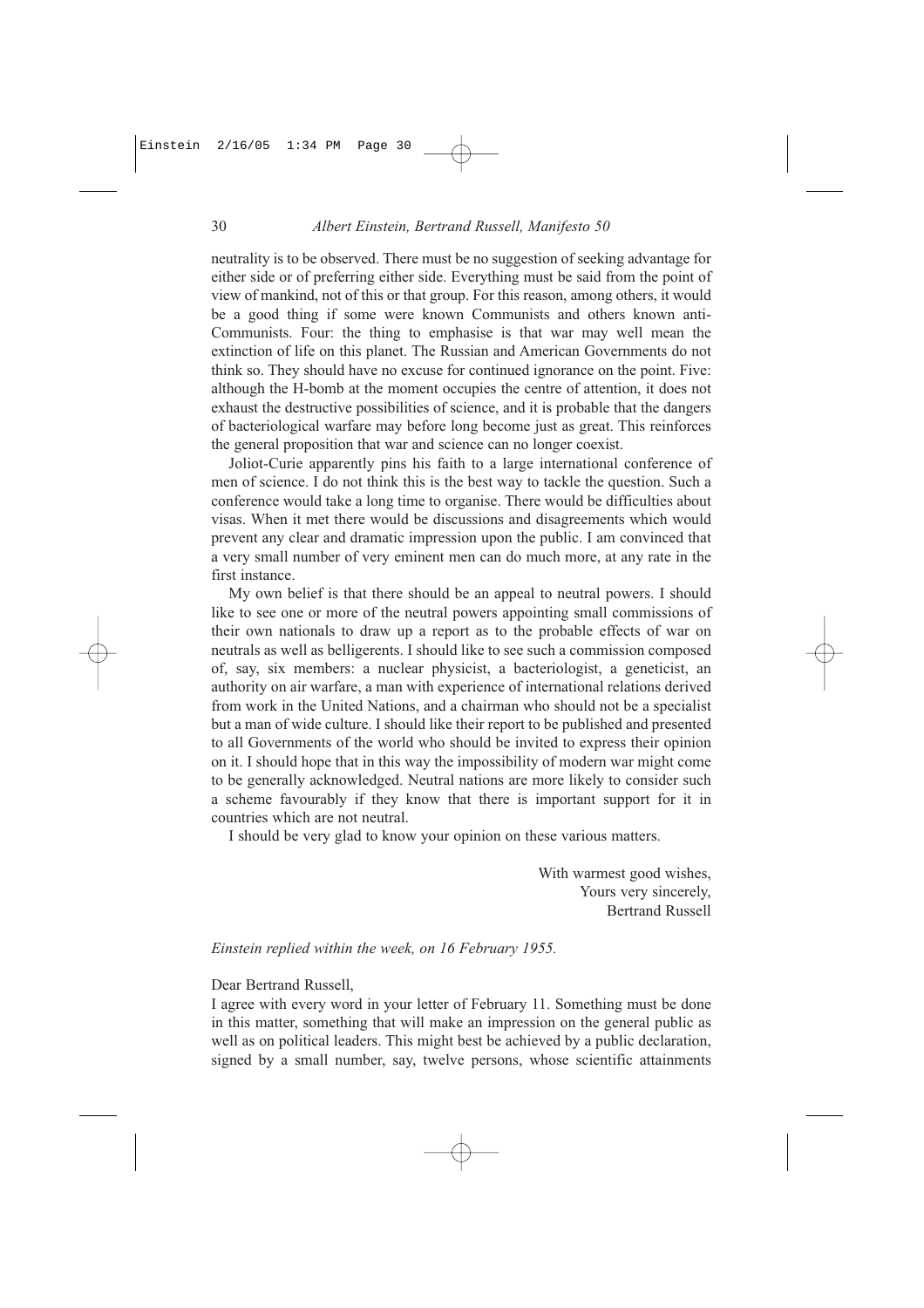#### *The Russell-Einstein Manifesto*

(scientific in the widest sense) have gained them international stature and whose testimony will not be blunted in its effectiveness by their political affiliations. One might even include politically tagged people like Joliot, provided they were counterbalanced by men from the other camp.

The neutral countries ought to be well represented. For example, it is absolutely vital to include Niels Bohr, and surely there is little doubt that he would join. Indeed, he might even be willing to visit you and take part in outlining the text from the very outset. He might also be helpful in proposing and enlisting signatories.

I hope you will consent to my sending your letter to a few people here in America, men I think may prove useful to the undertaking. The choice is particularly difficult. As you well know, this country has been ravaged by a political plague that has by no means spared scientists.

Of course there should be Russian signatures as well, a matter that may not be so difficult after all. My colleague Leopold Infeld, now a professor at the University of Warsaw, might be helpful in such an endeavour.

Here in America, in my opinion, Whitehead and Urey should be considered. We should try to see to it, however, that half the signatories are neutrals, because that will impress the hot-heads and emphasise the neutral character of the whole enterprise.

> With warmest regards, Yours, A. Einstein

#### *Russell wrote again on 25 February 1955, two weeks after his first letter.*

#### Dear Einstein,

Thank you for your letter of February 16. I am very glad to find that you and I are in such agreement. I think you are right in suggesting that we should first make sure of two signatories in addition to yourself and me, and that we should then send the draft to selected persons. I should like to leave to you, or to you and Bohr, the choice of such persons, as you know the scientific world much better than I do. I am interested that you should think Niels Bohr would be prepared to come and see me. I do not know where he is at present. I made his acquaintance in Copenhagen before the war and found him a very sympathetic personality. I am entirely willing that you should show my letter to anybody that you think may help. In your letter you mentioned Whitehead and Urey. I do not know what Whitehead you are alluding to. Before attempting to draw up a draft for submission to a small number of eminent men of science, I should like to have your opinion as to the best scope for such a document. My own feeling is that after pointing out, briefly and soberly, the universal suicidal folly of a thermonuclear war it should go on to suggest that Governments which are uncommitted should approach both sides in an attempt to get them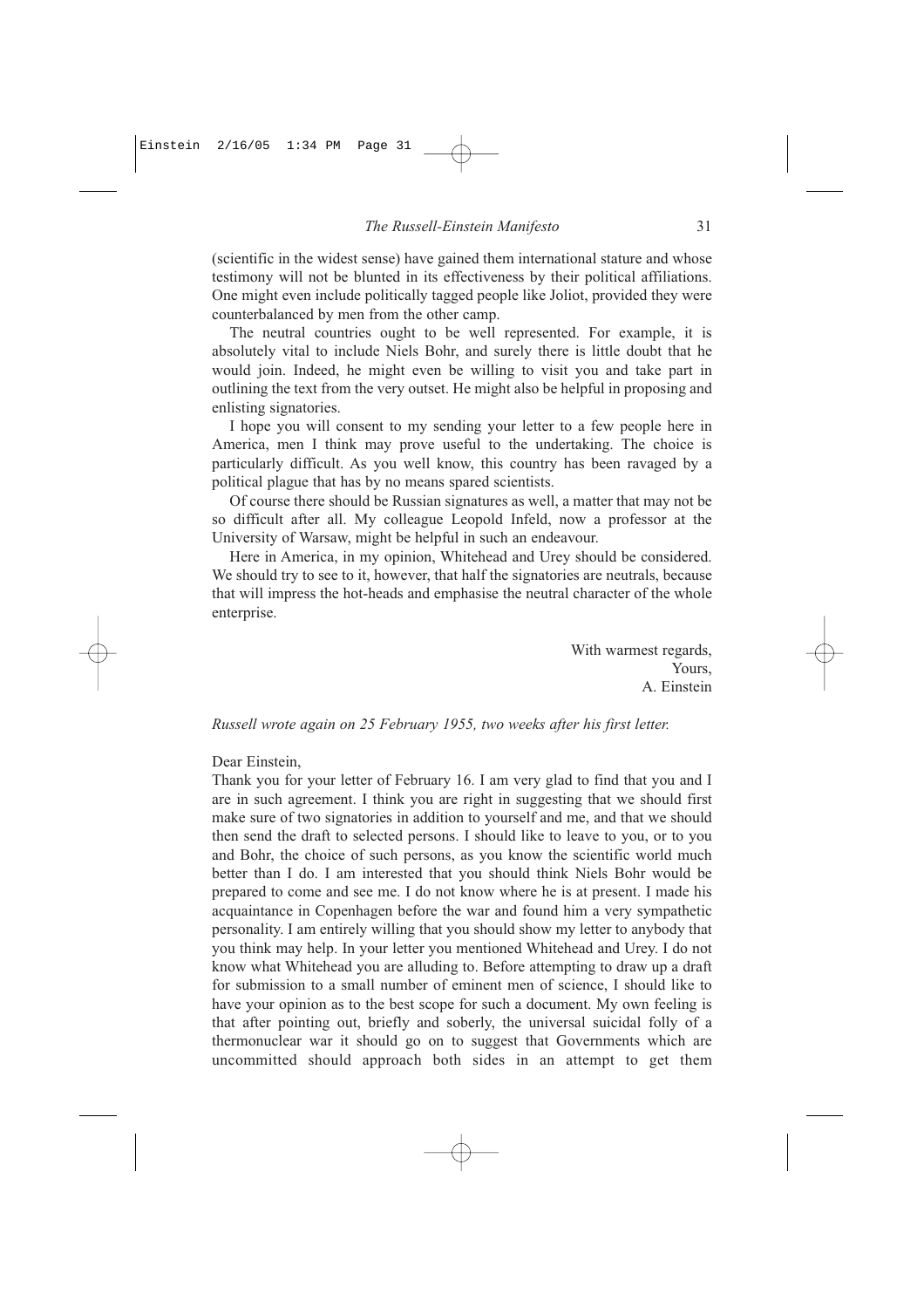32

#### *Albert Einstein, Bertrand Russell, Manifesto 50*

simultaneously to agree that war cannot serve purposes of either. I think this important, not only because it may succeed, but also because it suggests a possible line of action. I find many people paralysed by inability to think of anything that could be done; and I do not think we should rest content with pointing out the horrors of a war, but should suggest practical steps towards preventing it.

I have been in touch with Nehru and have submitted to him verbally a suggestion which is made explicit in the enclosed draft. This draft, which will be signed by a number of Members of Parliament, is about to be submitted to Mrs Pandit. Nehru has expressed himself as very favourable to its suggestions, and it seems probable that he will do something along the lines that are suggested. For the moment, the memorandum remains private and nothing must yet be said about what the Indian Government may do, but I think there is good reason to hope that the outcome may be such as we can welcome.

A declaration by a small number of eminent men such as you and I have in mind runs parallel with any action that the Indian Government may take, and may help the Indian Government to act vigorously.

I shall be glad to hear your opinion on the above points.

Yours very sincerely, Bertrand Russell

#### *Einstein's next letter is dated 4 March 1955.*

I have written to Niels Bohr and suggested that he get in touch with you. I hope he will do so very soon. I have not written to any colleagues in the United States, because I am not quite clear about the role you intend them to play, and also for the reason that such a step is, in some respects, irreversible.

It seems to me that, to avoid any confusion, you should regard yourself as the dictator of the enterprise and give orders. I would be grateful to hear how Niels Bohr reacts and whether you reach agreement on the fundamental points.

Pardon me for having been unaware that your old friend Whitehead passed away. You reminded me of the fact in the most exquisitely tactful way.

I think it would be highly desirable to get Albert Schweitzer as one of our group. His moral influence is very great and world-wide. If you should think it advisable, I shall write him as soon as you give me a clear picture of the activities that are planned for the group.

Awaiting orders, I am, with warmest regards and in admiration,

Yours sincerely, Albert Einstein

*Einstein's letter to Niels Bohr, at the Institute for Theoretical Physics in Copenhagen, was dated 2 March 1955.*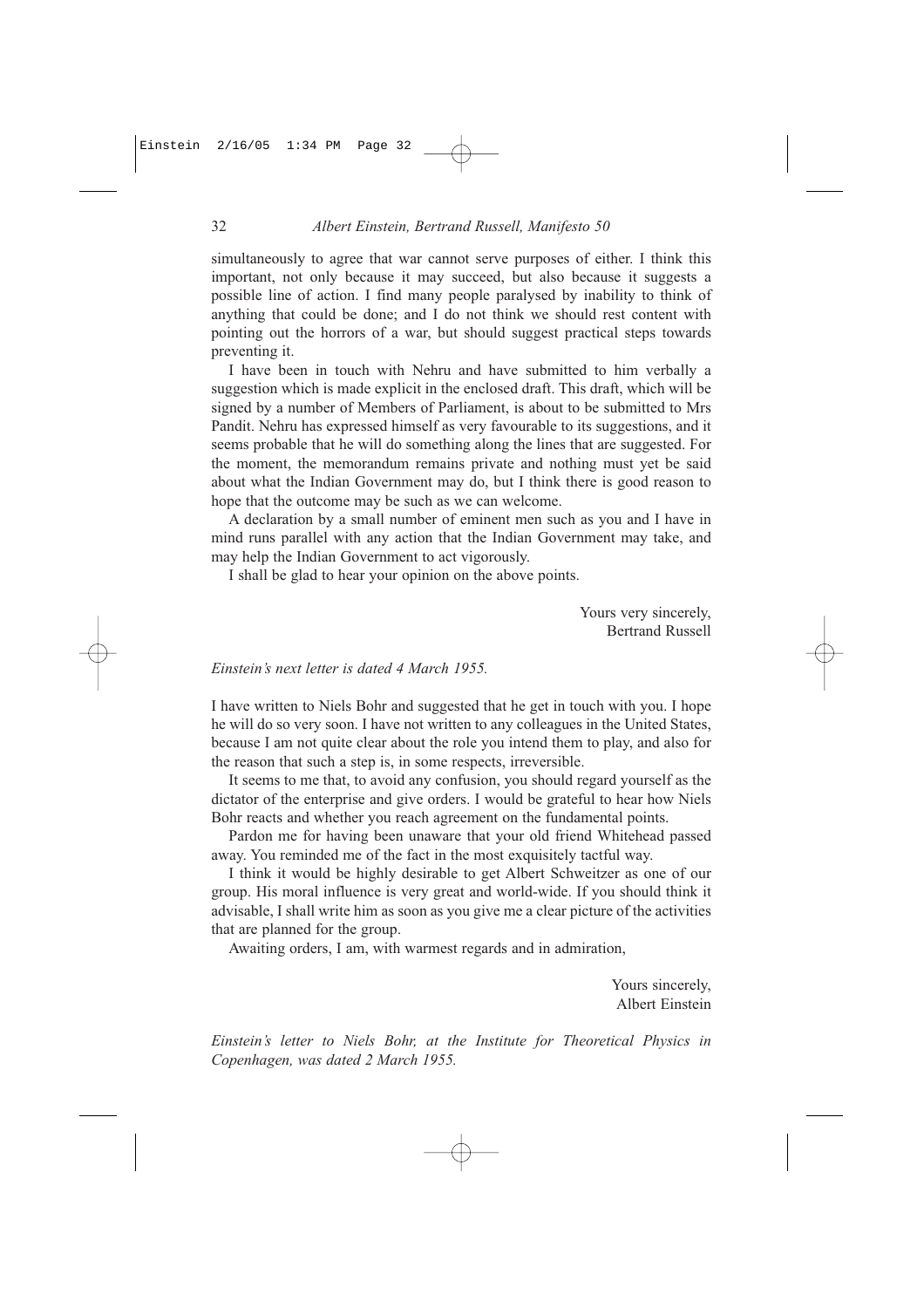Dear Niels Bohr,

Don't frown like that! This is not about our old physics controversy, but about a matter on which we are in complete agreement. Bertrand Russell recently wrote me a letter, of which I enclose a copy. He seeks to bring together a small group of internationally renowned scholars who would join in a warning to all nations and governments of the perilous situation created by atomic weapons and the arms race. This declaration is to coincide with political action initiated by the neutral countries.

Bertrand Russell knows and desires that I write you. Of course he is well aware that you could greatly aid the undertaking with your influence, your experience and your personal relations with outstanding people; indeed, he realises that your counsel and active participation are virtually indispensable for success.

This endeavour of the scholars is *not* to be limited to representatives of neutral countries, though the choice of participants is to demonstrate clearly a total absence of political partisanship. Unless I miss Russell's purpose, he wants to go beyond a mere highlighting of the peril; he proposes to *demand* that the governments publicly acknowledge the necessity for renouncing any solution of problems by military means.

It would be most kind of you to communicate with Bertrand Russell and to advise him that you are disposed to participate – that is, if you approve of the plan in principle. The two of you could then decide on personalities whose participation would seem desirable. Among those now over here, I have been thinking of Urey, Szilard and James Frank – but there really shouldn't be too many physicists. I stand ready to write to anyone the two of you think suitable, but I am reluctant to undertake the initial (and irrevocable) step until I know how both of you feel about it.

In America things are complicated by the likelihood that the most renowned experts, who occupy official positions of influence, will be disinclined to commit themselves to such an 'adventure'. My own participation may enhance the effect abroad, but not here at home, where I am known as a black sheep (not merely in scientific matters).

Much will be gained if you can reach agreement with Bertrand Russell on the main points. For the time being there is no need to write me at all.

> With warmest regards, Yours, Albert Einstein

*Russell's last letter to Einstein about the manifesto was dated 5 April 1955.*

#### Dear Einstein,

I have been turning over in my mind, and discussing with various people, the best steps for giving effect to the feeling against war among the great majority of men of science. I think the first step should be a statement by men of highest eminence, Communists and anti-Communists, Western and Eastern, about the disasters to be expected in a war. I enclose a draft of such a statement, and I very